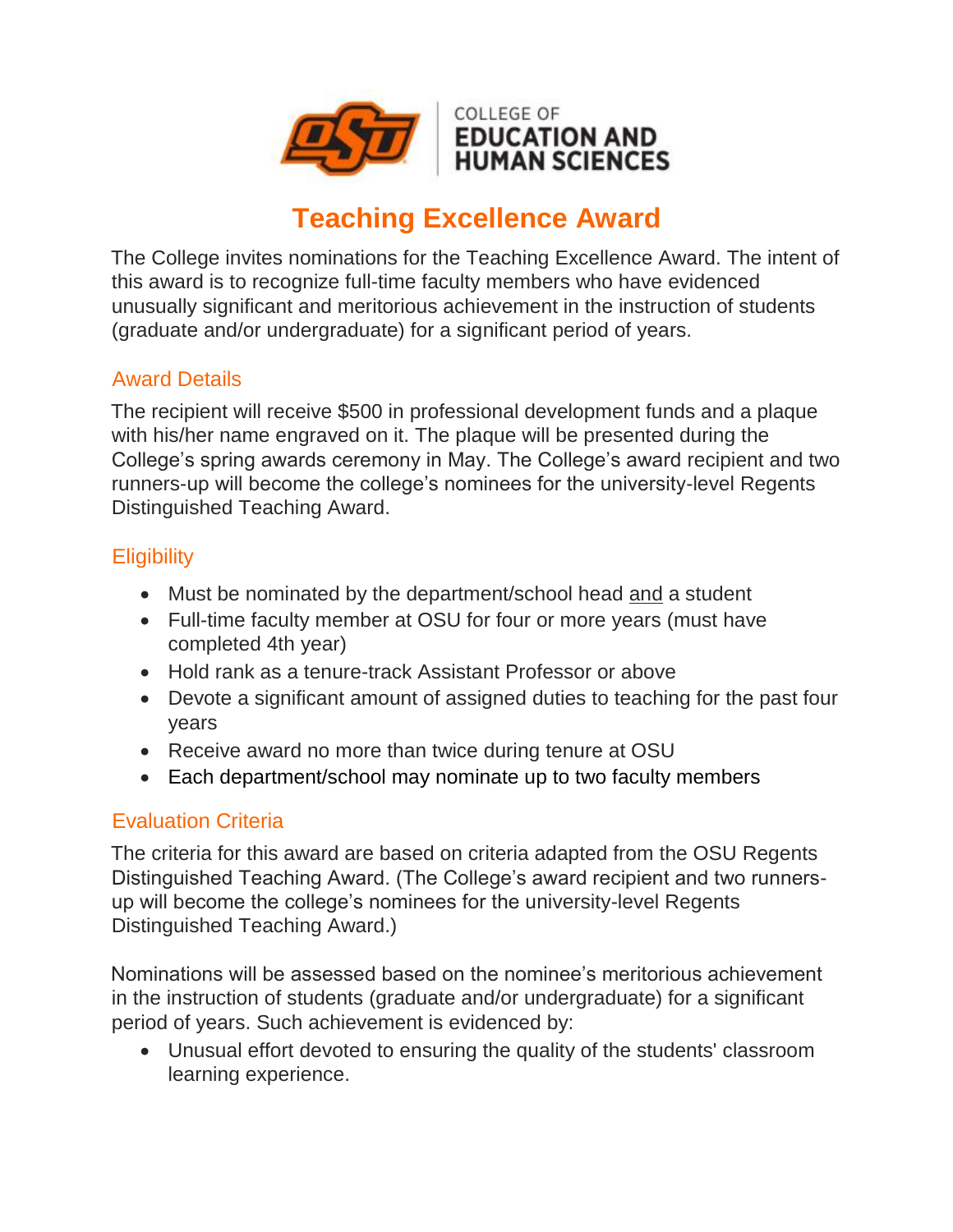- Possession of high scholarly standards for both the rigor and currency of course content and for the level of student performance with respect to these standards.
- Available measures of the faculty member's direct impact upon and involvement with students.
- Service as a mentor and role model to other faculty.
- Quality of relevant information and/or nominations submitted by current and former students, including any teacher evaluation forms.

## Nomination Period

The nomination period begins on November 1. Nomination packets must be submitted **by 11:59 p.m. on March 8.** The award recipient will be determined by March, and the award recipient will be announced in May.

## Nomination Procedure

No later than February 8, departments/schools will distribute an email message to students requesting nominations for the College's Teaching Excellence Award with a **deadline of February 15 for student nominations**. Each department/school will determine an internal process for 1) gathering recommendations from students (e.g., Qualtrics survey, email message, etc.) and 2) putting forward up to two nomination packets to the College selection committee.

Complete the online nomination form [here.](https://education.okstate.edu/faculty-staff-resources/faculty-award-announcements-nomination-submissions.html) The nomination dossier for this award will be submitted electronically as a single PDF document<sup>\*</sup> that includes:

- 1. Letter of nomination from a student
- 2. Letter of nomination from the department/school head
- 3. Curriculum vitae
- 4. Nominee's statement on philosophy of teaching (limited to 2 pages)
- 5. Supporting letters from:
	- $\circ$  faculty members (no more than 2)
	- o students and alumni (no more than 4)
- 6. Listing of courses taught and number of students in the last four years
- 7. No more than 2 course syllabi, a summary of mandated course evaluations for past three years (do not include copies of individual evaluations), and a summary of grading practices
- 8. Other materials as appropriate:
	- o Evidence used by faculty to gather feedback on teaching effectiveness